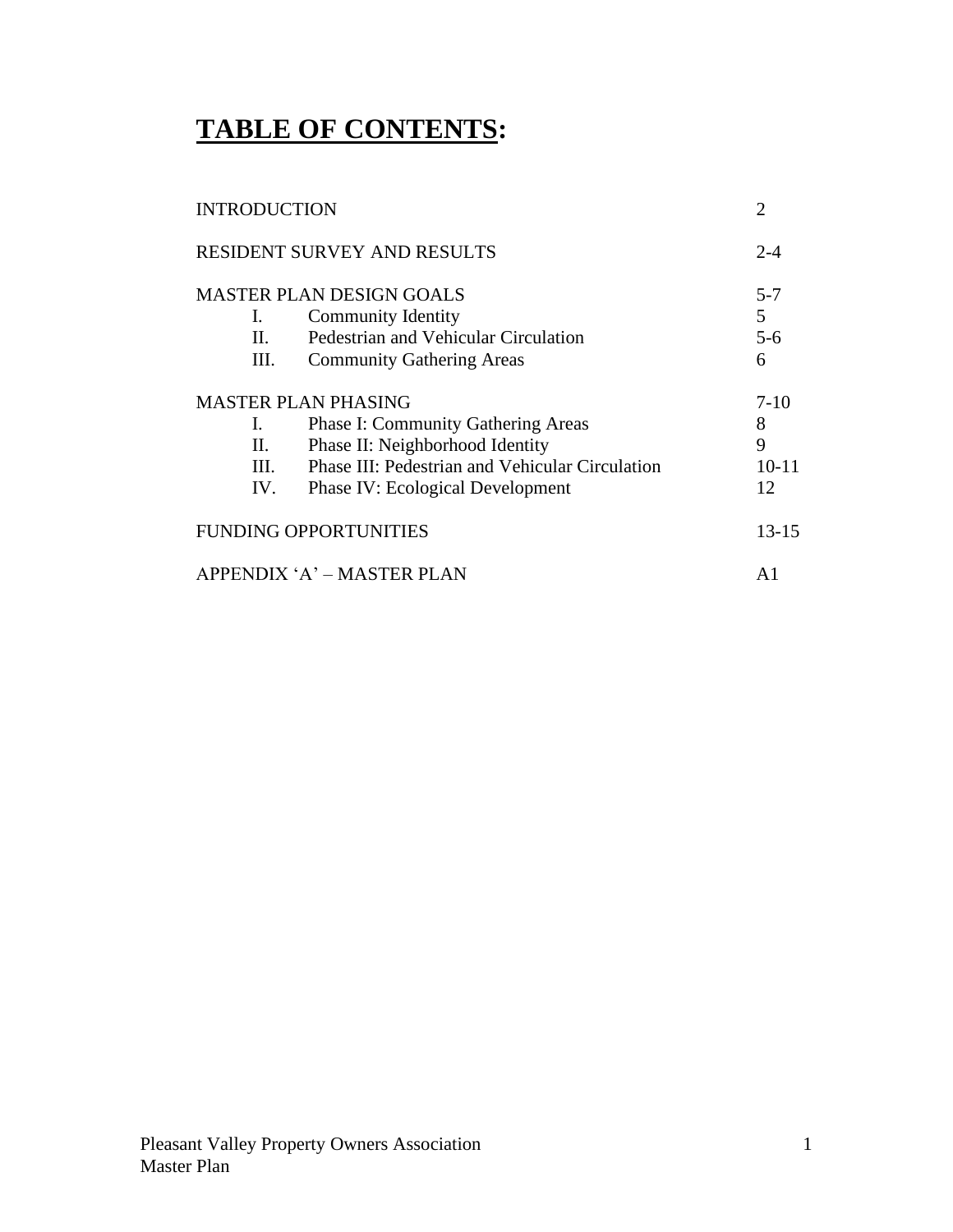### **INTRODUCTION:**

The Pleasant Valley Neighborhood possesses many of the characteristics that are needed to form a successful neighborhood, in terms of both residential interaction and creating a self reliable neighborhood.

Important neighborhood qualities of Pleasant Valley:

- Network of natural green spaces
- Peaceful Setting
- Walk-able Layout
- Friendly Environment
- Two Community Pools
- Neighborhood Involvement between Residents

These features help to buffer the residents from the metropolis that surrounds the neighborhood as well as create a unique setting that differs from many of the newly developed neighborhoods. These two aspects provide for a desirable retreat from the city without losing any of the every day conveniences. In order to improve the neighborhood and create a greater feeling of community these existing attributes will be used as a basis for which to construct a master plan for Pleasant Valley that emphasizes the existing elements by updating and enhancing their importance within the overall community.

## **RESIDENT SURVEY AND RESULTS:**

A neighborhood survey was conducted and allowed for resident insight as to what were viewed as good and bad elements within the neighborhood. Information was taken directly from these surveys and was incorporated into the master plan in order to address specific residential concerns from residents of the neighborhood.

### **What I Like about Pleasant Valley:**

- Natural areas in the greenspace including existing trees
- Peaceful
- Friendly
- Walkable
- Two Pools
- Community involvement

### **What I Dislike about Pleasant Valley:**

- Narrow sidewalks
- Speed of through traffic
- Exiting left on to Rodney Parham from Hidden Valley Drive
- Exiting Rocky Valley onto Rodney Parham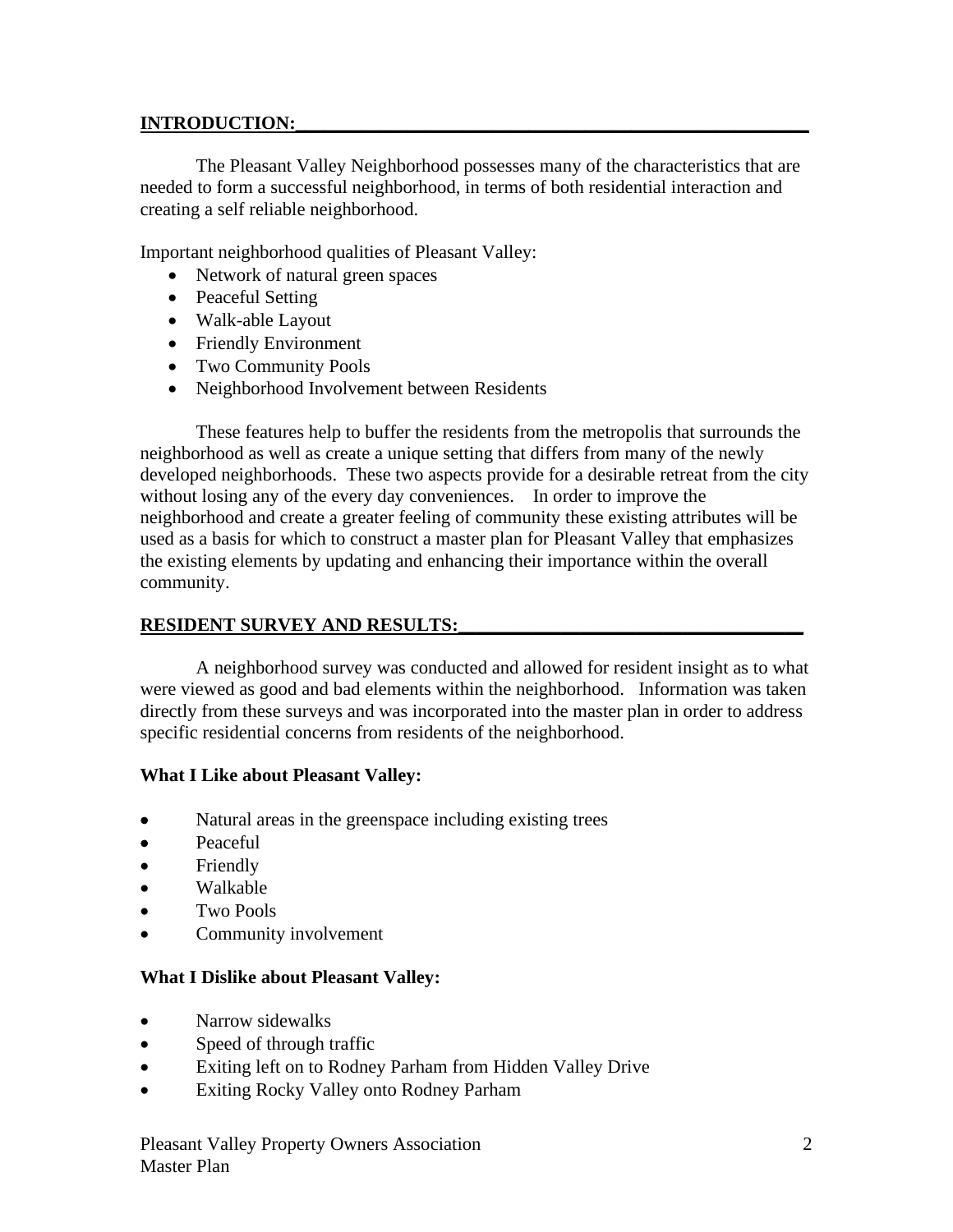- Drainage problems in park areas
- Busy intersection at Pleasant Valley and Arkansas Valley
- Use of Round-up on creek banks and street signs
- Weed-eating wildflowers along creek
- Dog refuse throughout neighborhood
- Any streets widened
- Any tree cut
- **Squirrels**
- Rats
- Chainlink fencing
- Barking dogs
- Separation of East and West sections of the Neighborhood
- Typical commercial and bank landscape look
- Loud radios at pool areas
- **Snakes**
- Concrete Channel lined grassy flats creek
- Rodney Parham and Pleasant Valley Intersection

#### **As a resident of Pleasant Valley I would like to see:**

- Extend sidewalks along Hidden Valley Drive to Rodney Parham connecting to the Burger King and Video Store
- Add guardrails to the bridge at Rocky Valley Drive at Grassy Flats Creek
- Pavilion and/or amphitheater in Arkansas Valley Park
- Traffic calming along Arkansas Valley Drive
- Wider sidewalks along Hidden Valley, Pleasant Valley and Arkansas Valley Drives
- Lots of beautiful enhanced green areas
- Great entrance with signs
- Increased safety
- New clean functional pools
- Bicycle lanes
- Crosswalk at Rodney Parham and Country Oaks Drive
- Sidewalk or Path around Valley Club w/ benches where possible
- Raised crossing at Rodney Parham and Pleasant Valley Drive
- Crosswalk at Rodney Parham and Happy Valley Drive
- Sidewalk along Happy Valley Drive
- Raised crosswalk at Rodney Parham and Valley Club Circle
- Roofed Pavilion at Hidden Valley Park
- Remove Pool at Hidden Valley Park
- Sidewalk along Imperial Valley Drive
- Expand parking toward office at Arkansas Valley Park
- Improve Lighting at Arkansas Valley Park
- New fence, pool and landscaping at Arkansas Valley Park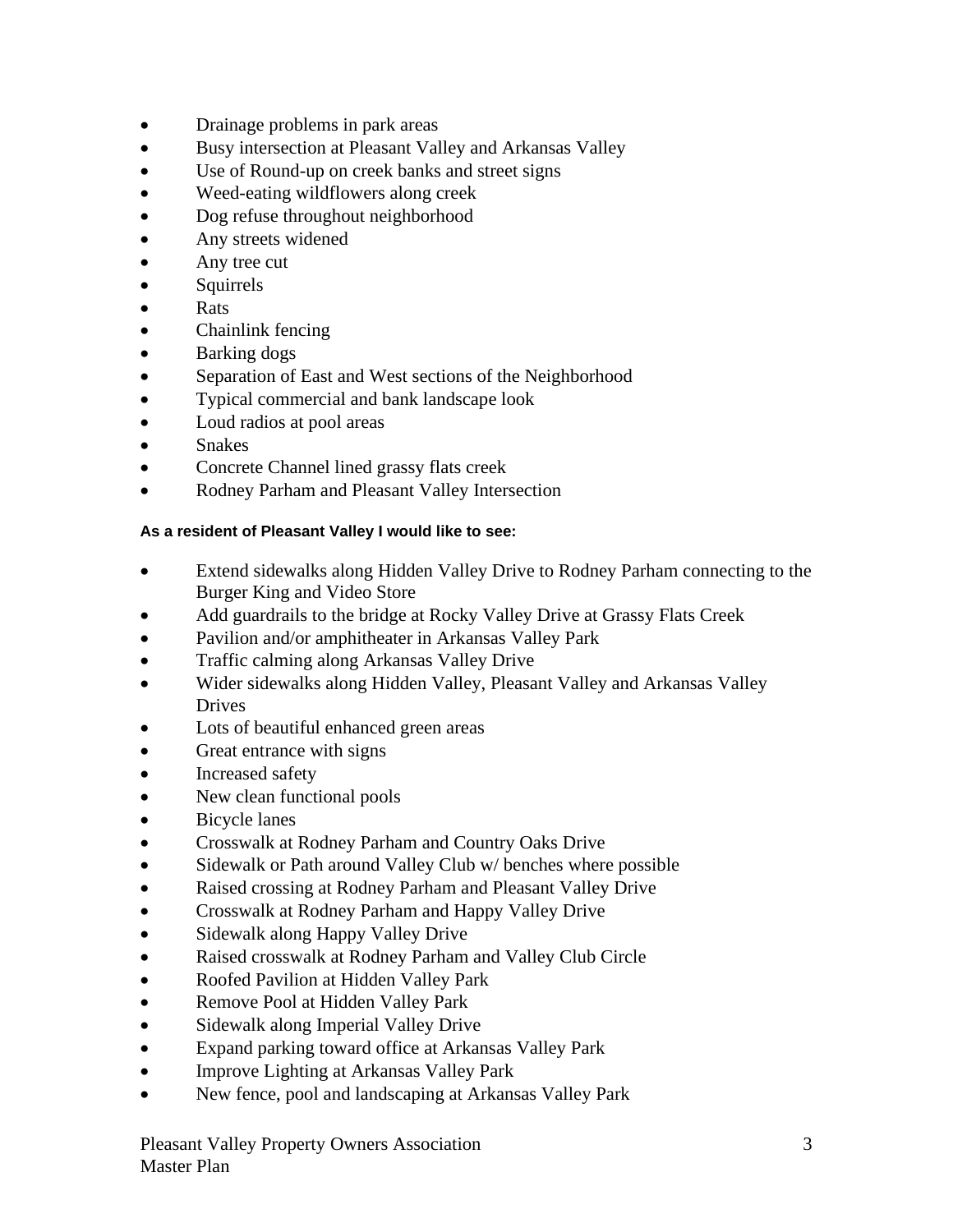- Remove office building at Arkansas Valley Park; add changing rooms, utility room, and office. (One building for all)
- Raised crosswalk with pedestrian light at Hidden Valley and Pleasant Valley Drive
- Wildflower seeds and native shrubs and trees scattered along creek, especially those that encourage butterflies, hummingbirds, and other wildlife.
- Soft surface trail system throughout greenbelt
- Shields for existing lighting and new lighting to decrease upward light pollution
- Grassy Flat Creek restored to its natural form  $-$  get rid of concrete along banks and stream bottom
- Building for group activities
- Ingress/egress cameras at neighborhood boundaries
- Developed greenspace on West side of Rodney Parham
- Our own identity
- Greater awareness level and appreciation of the treasure we have here
- Move overhead electric lines underground
- Beautify the landscape at both pools
- Preserve the natural beauty
- Keep cost down
- Add jog/walk trail next to narrow sidewalks. Do not increase sidewalk width
- Open air pavilion
- Accessibility access to pools
- Crosswalks at pool parks into parks connecting pools
- Lighted walkway along Hidden Valley Drive and Grassy Flats Creek Greenbelt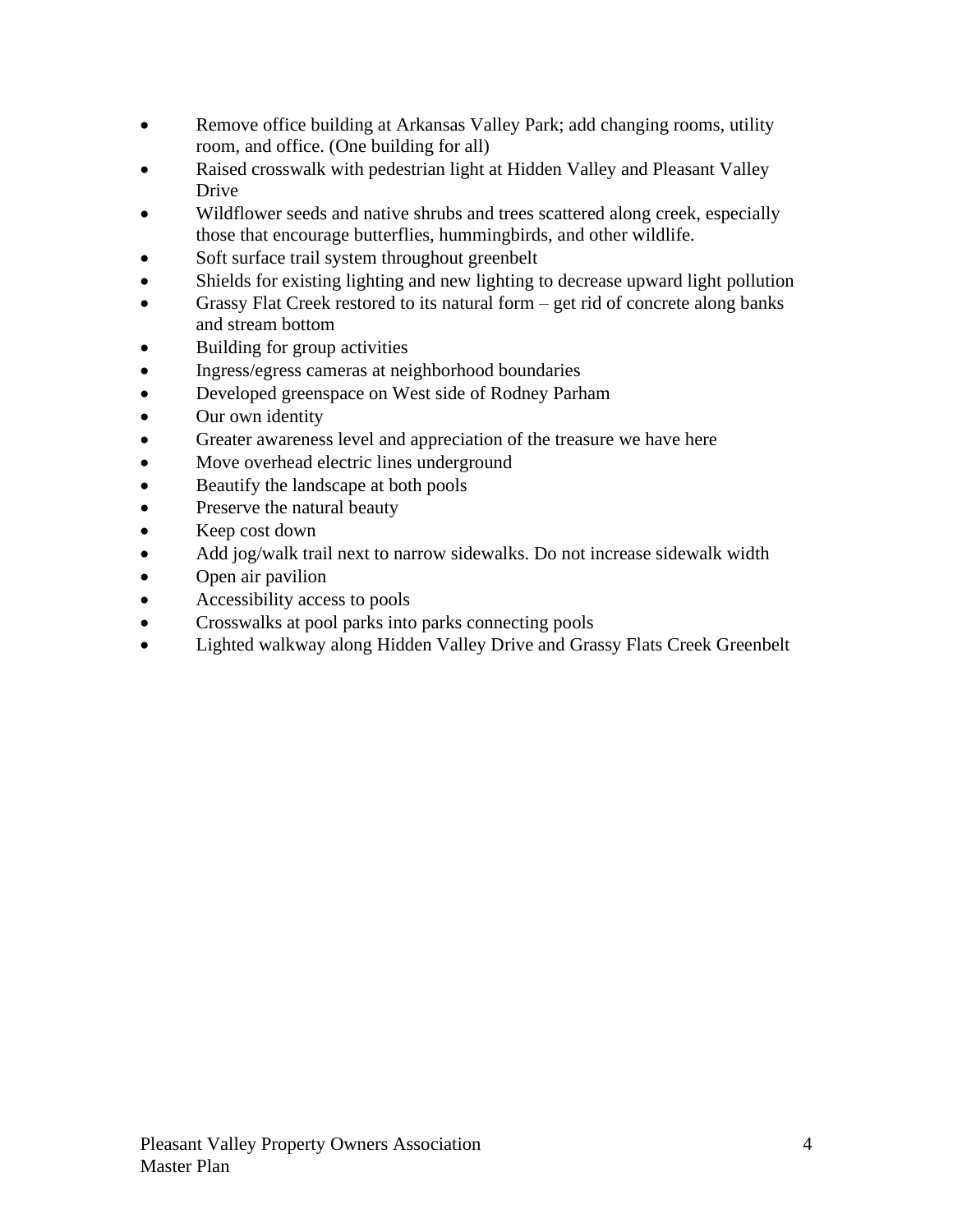## **MASTER PLAN DESIGN GOALS:\_\_\_\_\_\_\_\_\_\_\_\_\_\_\_\_\_\_\_\_\_\_\_\_\_\_\_\_\_\_\_\_\_\_\_\_\_\_\_\_\_**

#### **I. Community Identity:**

In order to create a stronger sense of community there should be a well defined boundary that lets the resident and passer-by know that they are in a place that is not just another part of the city but rather a unique conglomerate of people.

Community Boundary Types include:

- Neighborhood Entryways and Signage
- Identity Signage and Markers placed throughout the neighborhood.

With the installation of these markers Pleasant Valley will have the necessary boundary that defines the neighborhood and begins to create a sense of place for the entire community. Along with the creation of a definite neighborhood edge there are several other elements that can aid in the creation of a community. These basic structures often make the place feel more like a community by providing the necessary features that foster community involvement and make-up the space.

Elements include:

- Installation of new street lighting and banners
	- Would convey a universal theme, provide hangers for community banners used during seasonal/special events or announcements, and give pedestrians longer periods of use out of doors
- Trailhead and information kiosks
	- Trailhead and information Kiosks provide space for community news and events that can be easily shared with the neighborhood as well as provide a venue for other forms of information ranging from trail distances to what types of vegetation located along a particular trail.
- Provide benched areas along pedestrian circulation routes and information
- Overall pedestrian circulation system that connects with the entire neighborhood

### **II. Pedestrian and Vehicular Circulation**

All of these elements help to create a visual connection throughout the neighborhood and give residents a way to enjoy their natural surroundings and help to keep each other informed about community news and local happenings.

Along with creating a stronger sense of place, Pleasant Valley needs a pedestrian circulation system that is not only safe, but one that also allows for a wide range of user groups and can accommodate multiple users (walkers, runners, bikers, inline skaters, etc).

The following elements are needed in order to create a successful pedestrian circulation system that can be used by everyone.

• Larger pedestrian use walkways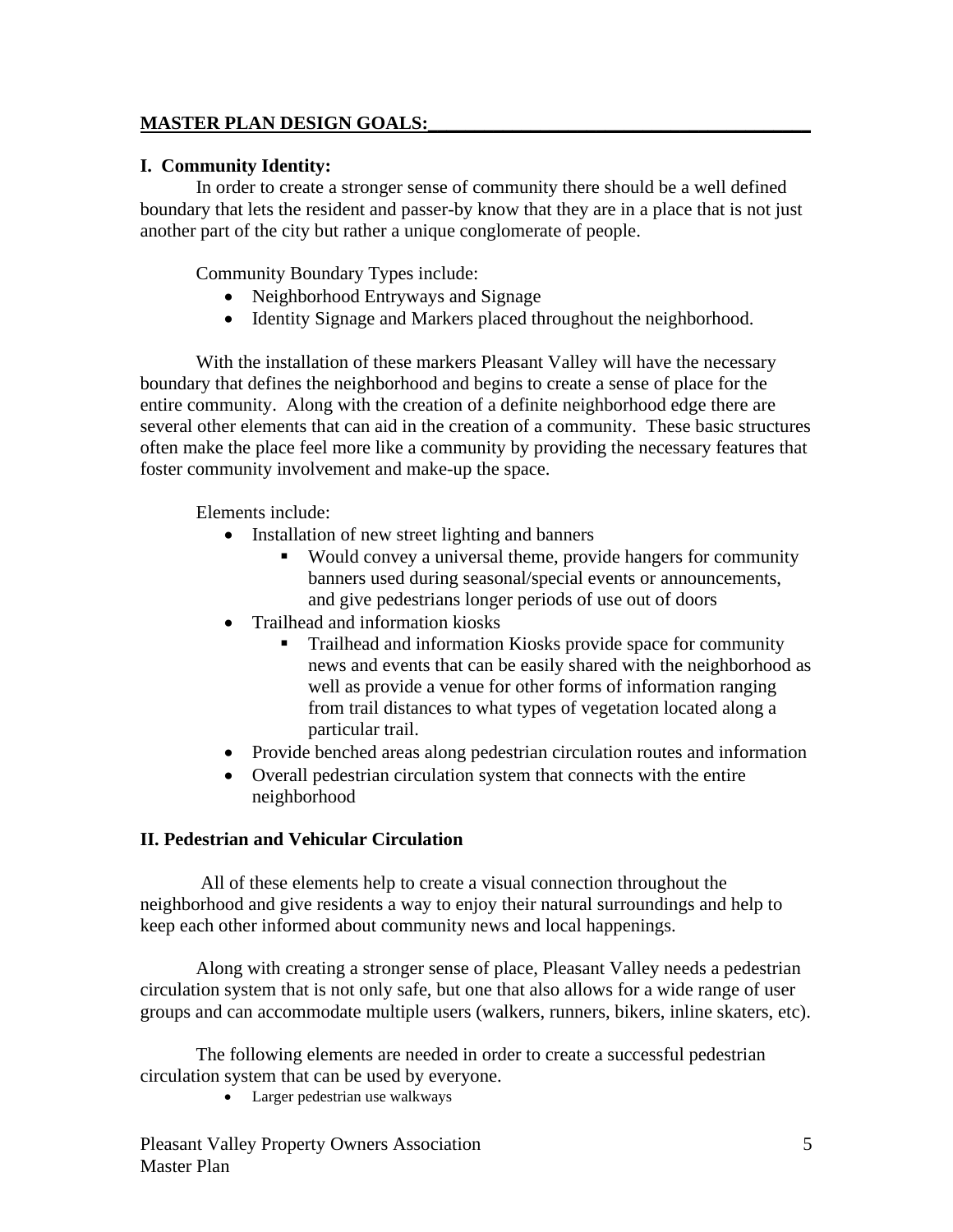- Traffic calming devices
- Provide a greenbelt system that can be used not only as a development buffer but act as a pedestrian artery that connects Pleasant Valley.
- Trail head and Informational kiosks
- Small seating areas that can be incorporated into the trail system. These areas will include benches, water fountains, and other amenities.

By providing periodic space for rest/replenishment users are allowed to do more than walk/ride/bike, these spaces help to get residents out in a true community setting and aid in the creation of surroundings that encourage an active community within a previously unused neighborhood space. Along with a heightened sense of community the neighborhood becomes a safer friendlier place. The residents of the community will be able to get out and enjoy their neighborhood as well as have an environment that is more conducive to resident interaction.

#### **III. Community Gathering Areas:**

For a community to be able interact with one another there should be spacious areas that allow for the congregation of large numbers of people as well as provide a common bond to attract individuals to a particular area. Community parks, pools and centers provide the desired destinations for many of the neighborhoods needs. In order to provide Pleasant Valley with these needs the renovation of Arkansas Valley Pool/Park will make available a unique area that fulfills the needs of a community gathering area as well as give residents a one of a kind pool and park that separates Pleasant Valley from the surrounding neighborhoods.

Neighborhood needs that are addressed with the new pool/park design:

- Allow for more users at a time
- Offer  $(3)$  swim lanes
- Incorporate an interactive play area
- Provide accessibility for any resident
- New pool restrooms
- Changing rooms
- Vending area
- New community center that would house available office space as well as storage areas for the Pleasant Valley Property Owners Association
- Provide residents with a meeting hall containing restrooms, and a kitchen that could serve a number of uses from organized group meeting to children's birthday parties and club gatherings.

The new pool will have a more efficient design, allowing for greater neighborhood use, and better accommodate all of the residents in Pleasant Valley. By building a community center that better caters to the needs of the residents along with the installation of a new pool that is up to date and serves a multi functional purpose the neighborhood will greatly benefit from these two additions. With the addition of these two new elements Arkansas Valley Park would act as central node that draws the neighborhood together and provides a much needed common ground that caters to all residents, all while filling the needs of the neighborhood.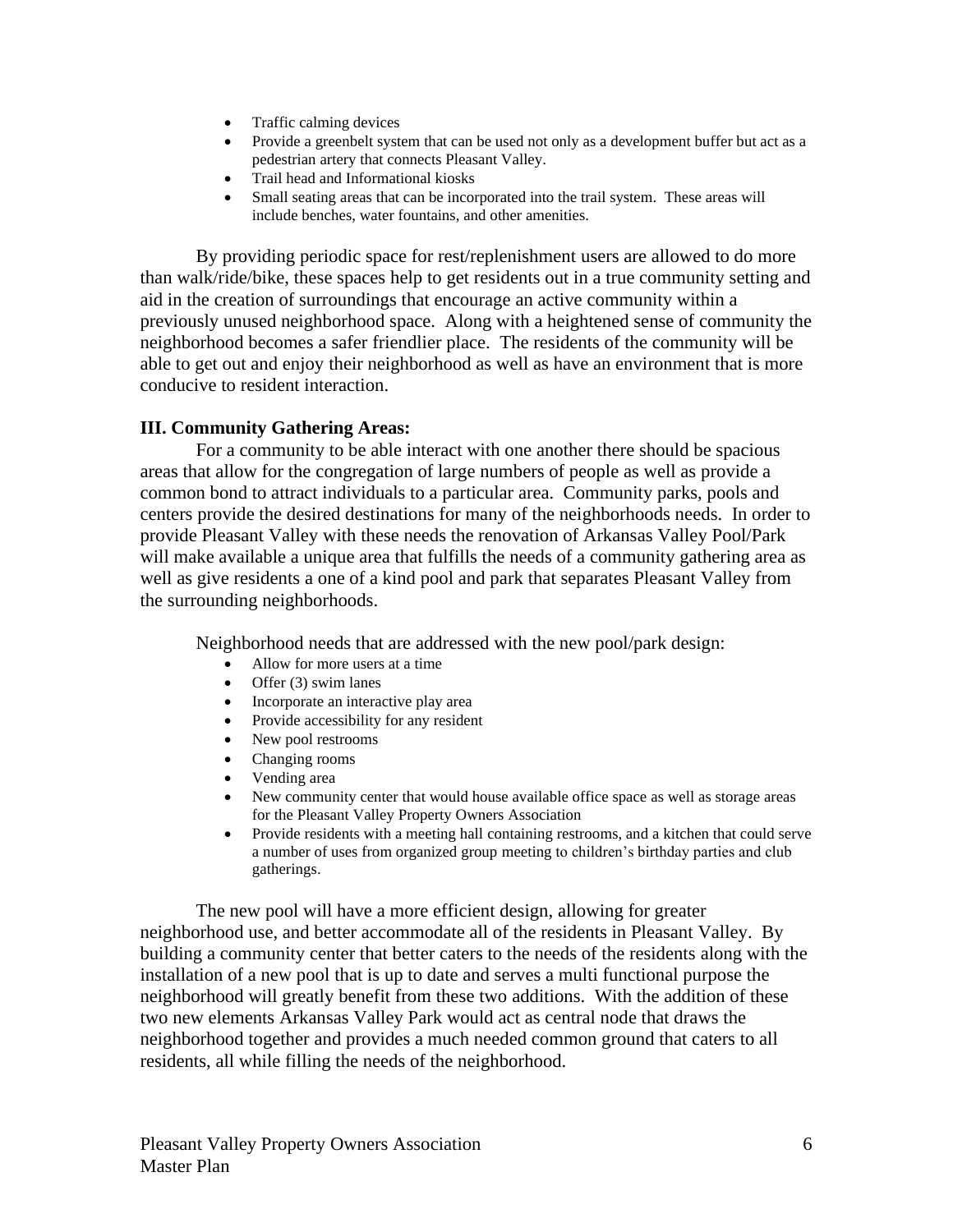### **MASTER PLAN PHASING:**

The overall master plan will involve a great amount of work and implementation will take place over a long time period. In order to achieve the goals set in the master plan, phasing of the project will take place to help ensure that each portion of the project receives the best possible outcome and is built within a specific budget.

- Phasing of the master plan will allow for the neighborhood to have specific attention placed on areas that are in need of immediate improvement, while allowing for time to raise funds and devise that best construction plan for the remaining improvements shown on the plan.
- Each phase has the potential of being combined with additional phases or being broken down even further depending upon the amount of funding available at a specific time.
- Construction time frames can be adjusted as more funds become available whether it is through grants, donations, or other forms of fund raising.

| <b>Project List and Priority:</b> |                                                    | <b>City Involvement</b> | <b>Neighborhood Assessment</b> |  |  |
|-----------------------------------|----------------------------------------------------|-------------------------|--------------------------------|--|--|
| L.                                | <b>Community Gathering Areas:</b>                  |                         | $1$ (low) to $10$ (high)       |  |  |
|                                   | Arkansas Valley Park<br>a.                         | Low                     | 9                              |  |  |
|                                   | Hidden Valley Park<br>b.                           | Low                     | 8                              |  |  |
| Π.                                | Neighborhood Identity                              |                         |                                |  |  |
|                                   | Main Entry Signage<br>a.                           | Low                     | 8                              |  |  |
|                                   | Secondary Entry Signage<br>b.                      | Low                     | 8                              |  |  |
|                                   | Monument Signage<br>$c_{\cdot}$                    | Low                     | 5                              |  |  |
|                                   | <b>Lighting Standards with Banners</b><br>d.       | None                    | 6                              |  |  |
| III.                              | Pedestrian Circulation and Traffic Calming Devices |                         |                                |  |  |
|                                   | Rodney Parham Improvements<br>a.                   | High                    | 8                              |  |  |
|                                   | Vehicular/Pedestrian Intersections<br>b.           | Med.                    | 6                              |  |  |
|                                   | Rodney Parham at Rock Valley<br>$c_{\cdot}$        | Med.                    | $\mathfrak{Z}$                 |  |  |
|                                   | <b>Concrete Sidewalks</b><br>d.                    | Med.                    | $\boldsymbol{7}$               |  |  |
|                                   | <b>Bench Seating Areas</b><br>e.                   | None                    | $\overline{7}$                 |  |  |
|                                   | f.<br>Soft Surface Trail Development               | None                    | $\sqrt{5}$                     |  |  |
|                                   | Lighting<br>g.                                     | None                    | 5                              |  |  |
| IV.                               | <b>Ecological Restoration and Development</b>      |                         |                                |  |  |
|                                   | Park Identity Trailhead Kiosk<br>a.                | None                    | 5                              |  |  |
|                                   | <b>Trail Development</b><br>b.                     | None                    | $\sqrt{5}$                     |  |  |
|                                   | Interpretive Signage<br>c.                         | None                    | 3                              |  |  |
|                                   | d.<br>Bridges, Picnic Tables, Grills, Trash Cans   | None                    | 5                              |  |  |
|                                   | Pedestrian Bridges<br>e.                           | None                    | 6                              |  |  |
|                                   | f.<br><b>Grassy Flats Creek Restoration</b>        | Low                     | 7                              |  |  |
|                                   | <b>Remove Concrete Channel</b><br>g.               | High                    | 5                              |  |  |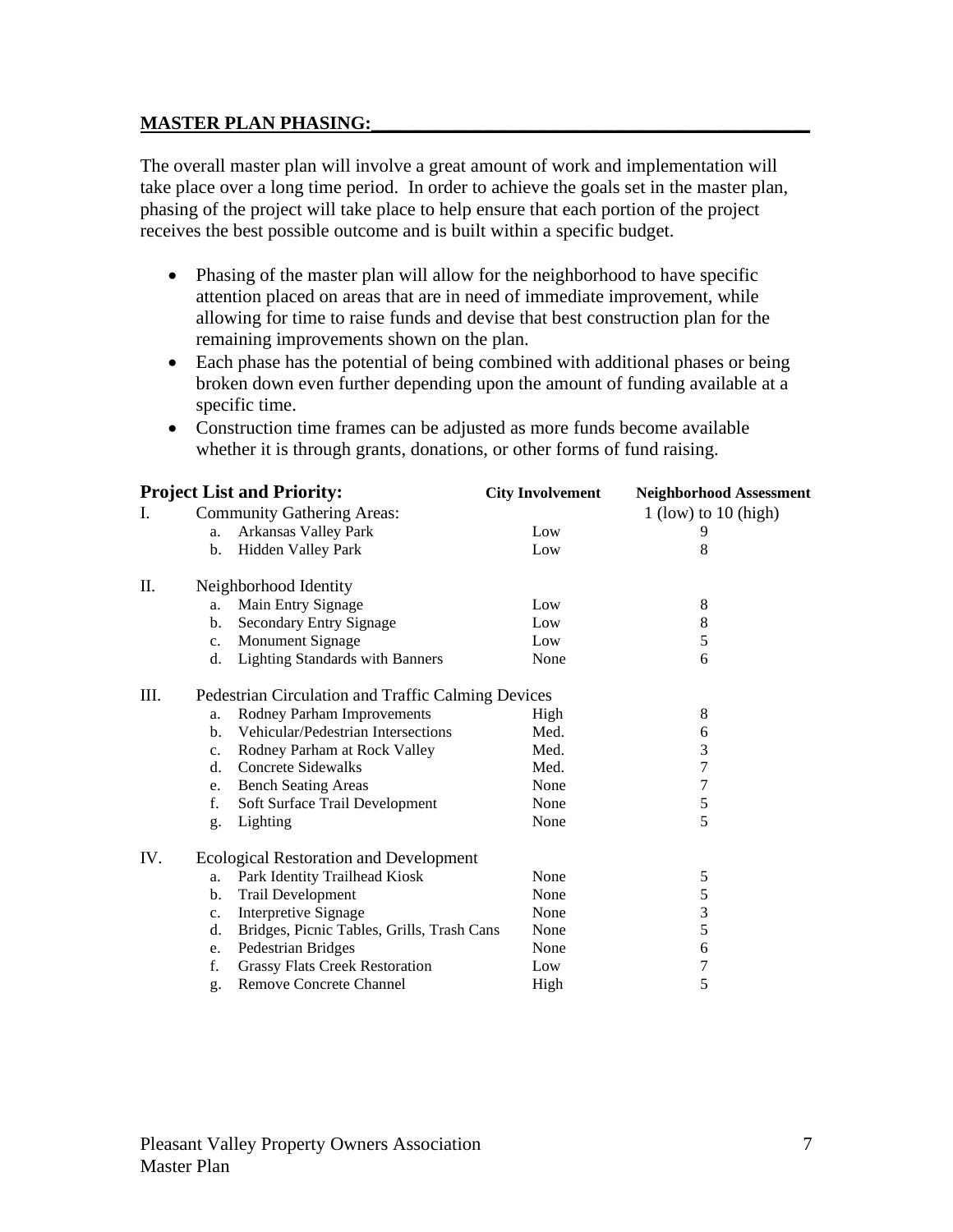#### **Phase I:**

#### **I. Community Gathering Areas:**

The first area of concern is upgrading an existing neighborhood amenity in order to set the framework for the neighborhood identity of Pleasant Valley.

- Arkansas Valley Pool and Park was chosen due to the important role that the park plays in the master plan, as well as the immediate positive impact that the renovation will have on the neighborhood.
- Upon completion of the pool and park, the neighborhood will have a central space that will serve as an attraction to all residents of Pleasant Valley and provide the neighborhood with a much needed amenity that helps to enhance the quality of life within the community.
- Hidden Valley Park Improvements include an upgrade of the existing pool pavilion in order to tie the park visually with the new Arkansas Valley Park. Also included in the upgrade will be the retrofit of the kid's pool to include interactive water features, new decorative fence surrounding the pool area and park signage.



### **Arkansas Valley Park Hidden Valley Park**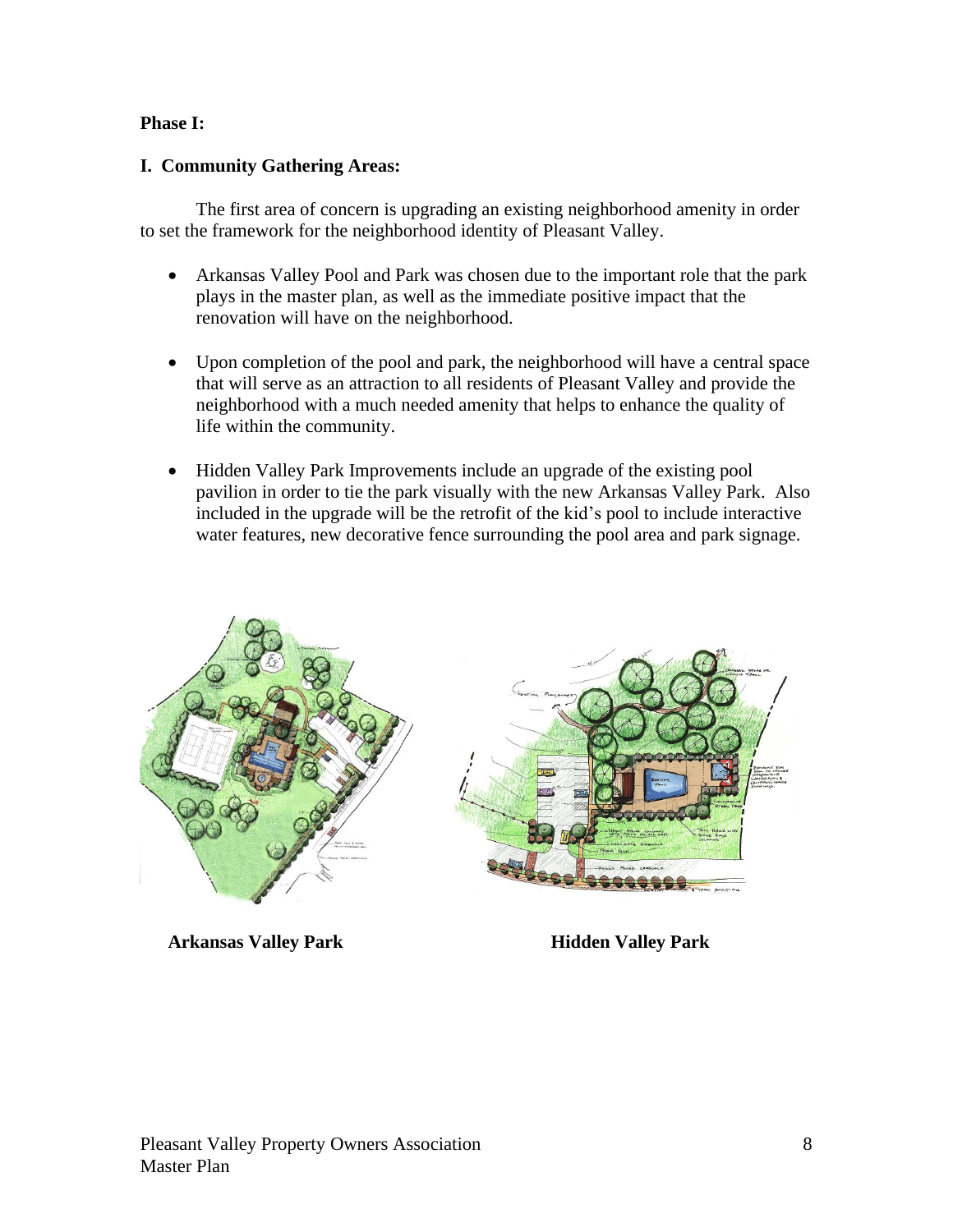# **Future Phases:**

The remaining phases do not lack individual importance; rather they act as a collective group that once all are complete the stronger the elements become. Each phase addresses a different part of the master plan and can be coupled with other phases as funding becomes available.

# **II. Neighborhood Identity:**

- A main entry sign into the neighborhood as well as a secondary entry sign shall be constructed in order to provide a definite gateway that defines the outer boundaries of the neighborhood and creates a one of a kind identity unique to Pleasant Valley.
- Lighting Standard with Neighborhood Banner
- Material Continuity



**Main Entry Signage**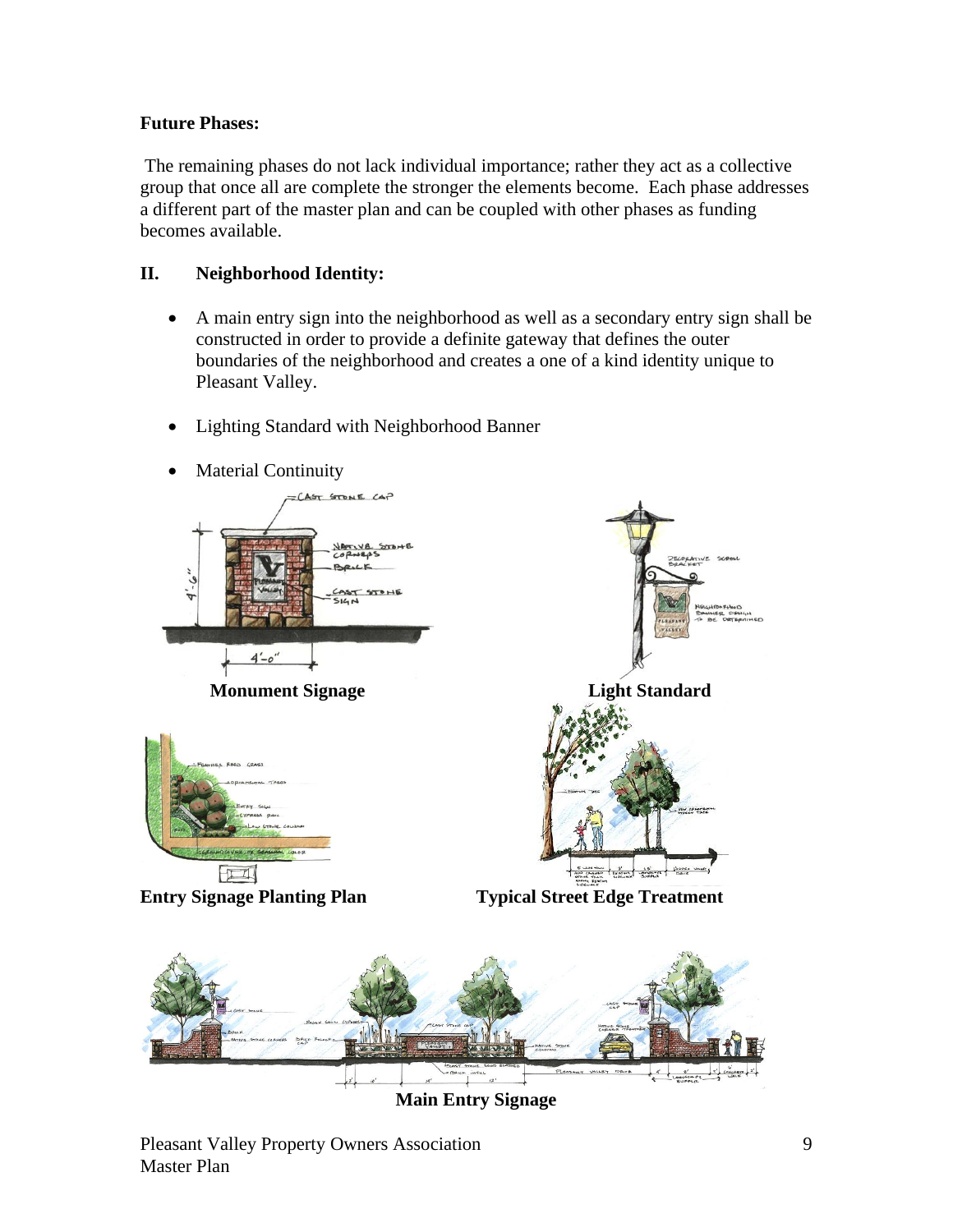# **III. Pedestrian and Vehicular Circulation:**

- Installation of traffic calming devices, street lighting, increase amount of pedestrian thoroughfares.
- Provide a 5' sidewalk around valley club circle along the side adjacent to the golf course. Place approximately 12 benches along this walk, exact locations are to be determined. One location is to have a water fountain along with a pet fountain. Lighting shall be placed along this walk as determined necessary. All lighting shall include the standard Pleasant Valley Neighborhood banner and coordinate with past phase construction guidelines.
- Provide a round-a-bout at the intersection of Pleasant Valley Drive and Rodney Parham as a traffic calming device creating a much more safe and pedestrian friendly intersection while allowing for greater volumes of traffic. The intersection becomes the main link between the east and west division in the neighborhood. Rodney Parham shall be widened 4' on each side to allow for a marked bicycle lane. Curb and gutter is to be placed along the road edge. Both sides shall include an 8' tree lined landscape buffer with a 5' min. sidewalk along both sides of the road. Approximately (4) bench locations shall be determined with street lighting, possessing the standard Pleasant Valley Neighborhood banner.
- Install raised paver crosswalks at the intersection of Rodney Parham and Bluff Drive along with a secondary entry sign. This intersection is a potential link to both the Grassy Flats Creek trail and the neighborhood greenbelt system creating a complete pedestrian circulation system.
- Add a 5' trail along side the existing 3' concrete sidewalk running along Hidden Valley Drive. Provide ornamental trees within the existing 4' wide landscape buffer. Place approximately 8 benches along this trail exact locations are to be determined. One bench location shall contain a water fountain with a pet fountain. Provide lighting using the standard pleasant valley light post and Fixture approximately 150' on center.
- Intersection of Rodney Parham and Rocky Valley Drive shall have a secondary entry sign and a median island to eliminate left hand turns on to Rocky Valley from Rodney Parham.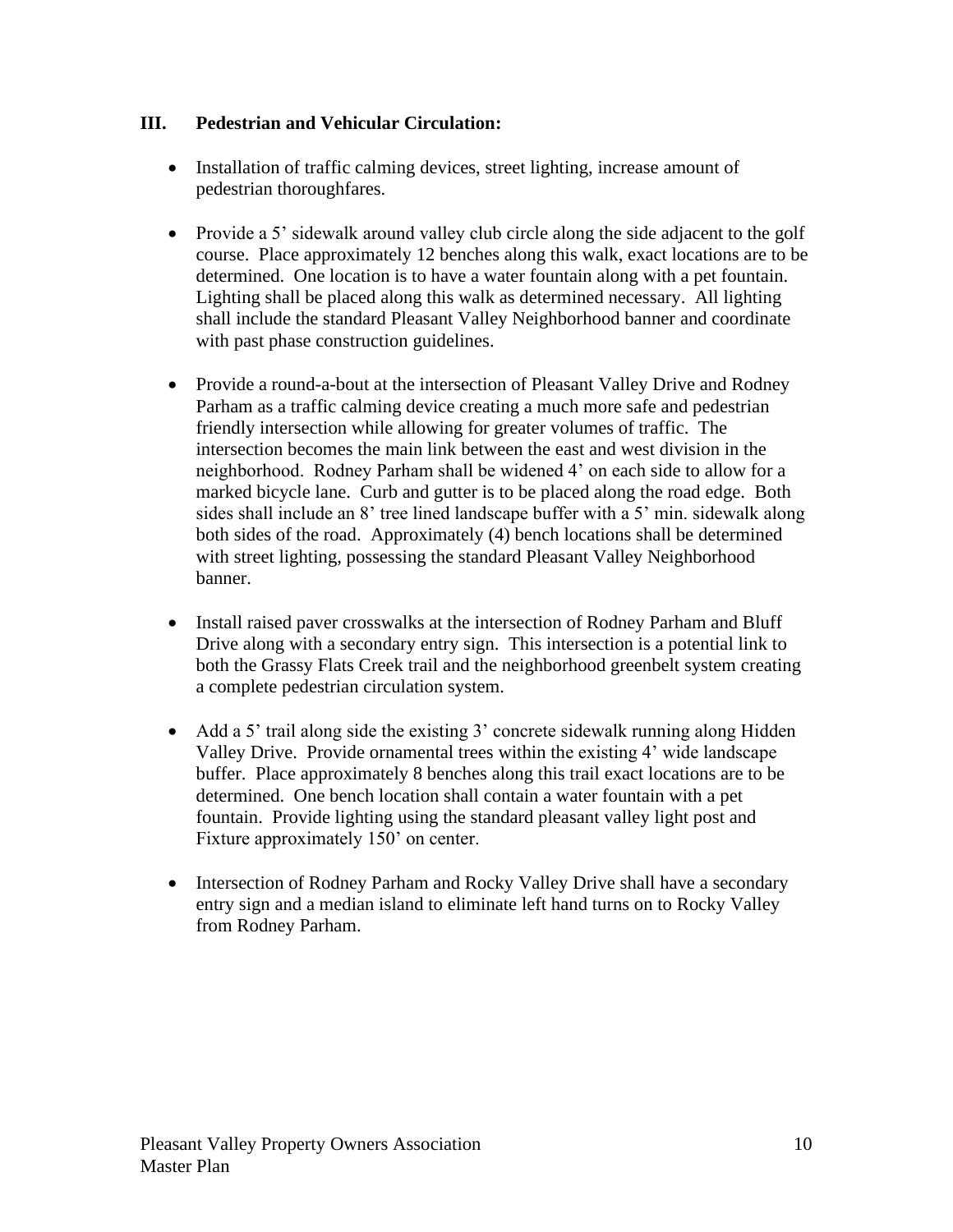



**Intersection at Rocky Pedestrian Seating Area Valley and Rodney Parham along Sidewalk**



**Rodney Parham Section with 8' Landscape Buffers and 5' Pedestrian Walks.**



**Pleasant Valley Drive** 

Pleasant Valley Property Owners Association Master Plan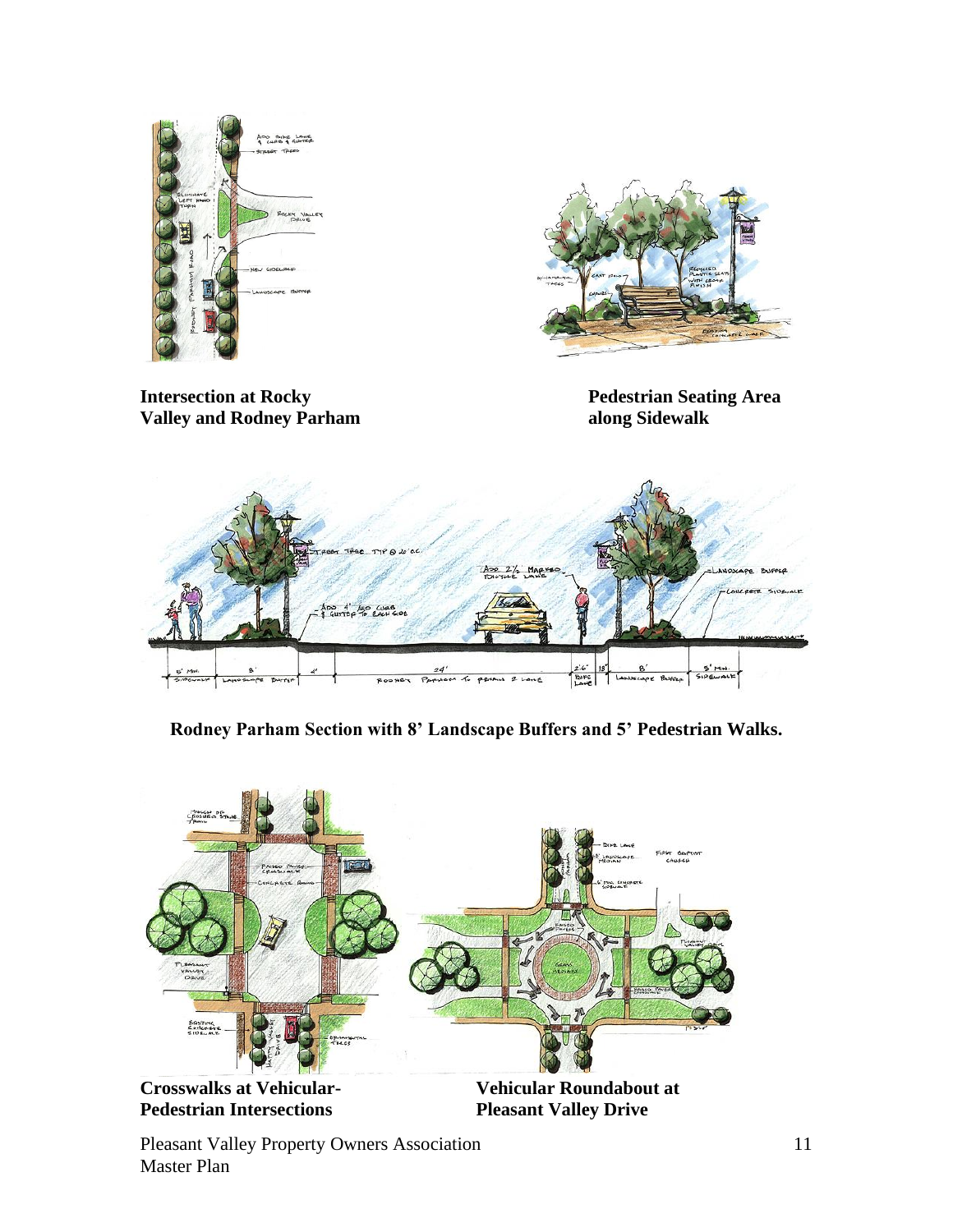# **IV: Ecological Development:**

- Incorporate a Greenbelt pocket park with an accompanying trail system and picnic area with tables. The trail entry shall have a typical kiosk containing park information regarding trail distance as well as the ecological importance of the wooded area and its drainage features.
- Remove concrete channel from Grassy Flats Creek and begin a creek restoration buffer of 12' out from the stream banks. This will allow for the creek to be a more natural system while retaining its ability to handle storm water during rain events.



**Informational Trail Head Kiosk**



**Natural Creek Reestablishment** Pedestrian Bridge





**Pedestrian Trail Through Natural Area**

Pleasant Valley Property Owners Association Master Plan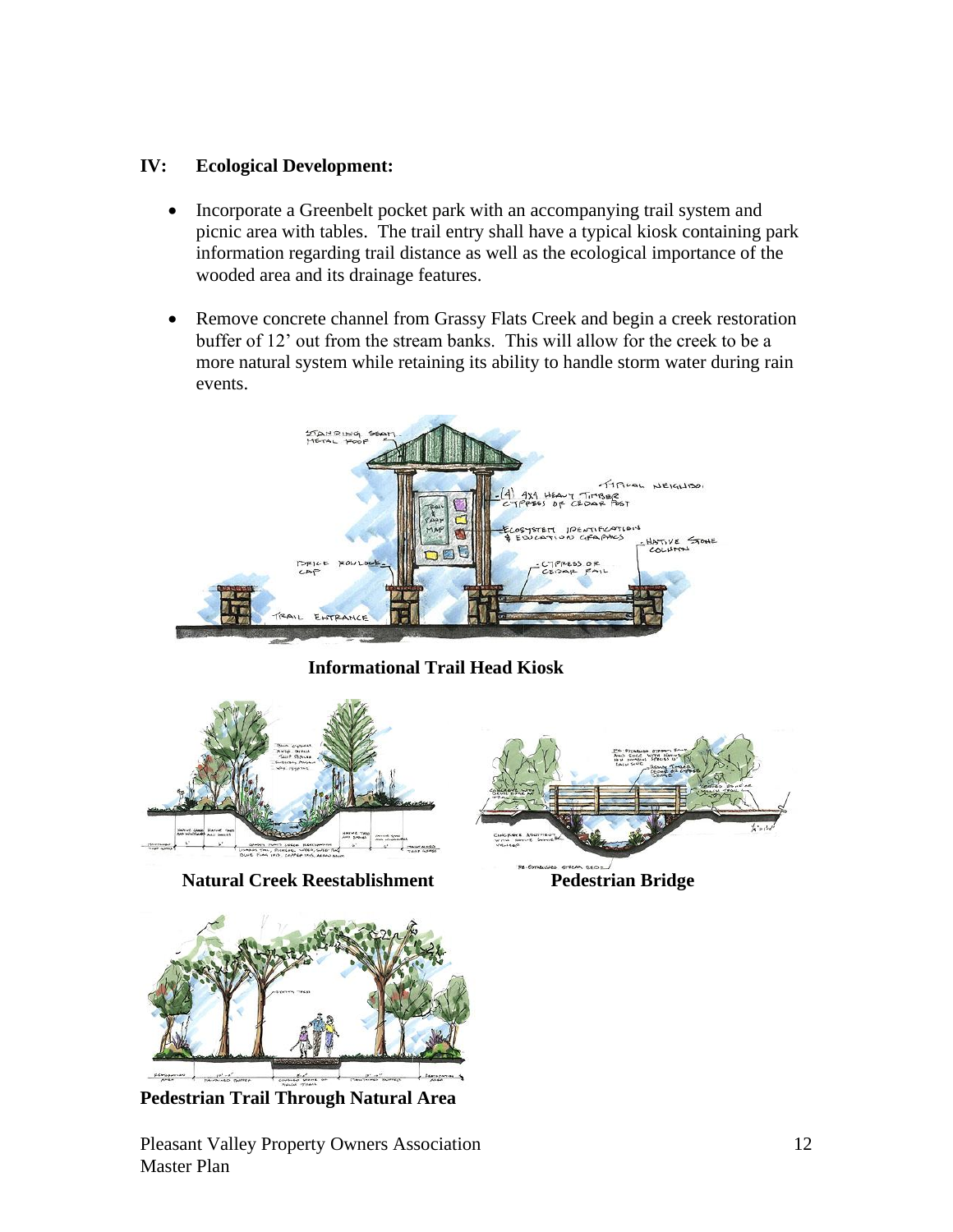## **FUNDING OPPURTUNITES:**

Funding will play a major role in the implementation of the master plan goals. A project of this scale will require funding from several different sources and municipalities both state and local. In order to achieve the full potential of the master plan a list has been complied complete with names and contact information of potential contributors. This is only a portion of agencies that provide a wide variety and monetary ranges to projects of this nature. All fund information was part of a list compiled for the Lewis and Clark Bicentennial Sourcebook for community funding resources.

# **WATERSHED PROTECTION AND FLOOD PREVENTION**

**Agency:** Natural Resources Conservation Service, U.S. Department of Agriculture **Program Description:** The Watershed Protection and Flood Prevention Program provide financial and technological assistance to projects designed to protect, develop, and utilize the land and water resources in small watersheds. Financial assistance is provided for activities related to watershed protection, flood prevention, agricultural water management, and sedimentation control; and to public fish, wildlife, and recreation projects.

**Types of support:** Project Grants, and Advisory Services and Counseling. Financial assistance (per State) ranges from \$0 to \$2.2 million and averages \$650,000.

**Eligibility:** State Agencies, local governments, consortia of local governments, Tribes, and nonprofit organizations with the requisite legal authority to carry out watershed work of improvement.

**Contact Information:** Contact: Regional or local offices of the Natural Resources Conservation Service.

### **RECREATIONAL TRAILS PROGRAM**

**Agency:** Federal Highway Administration, U.S. Department of Transportation Program Description: The recreational Trails program provides funds to the States to develop and maintain recreational trails and trail-related facilities for both motorized and non-motorized recreational trail uses. Funds administered through the Recreational Trails Program may be used for maintenance and restoration of existing trails, development and rehabilitation of trailside and trailhead facilities and trail linkages, the purchase and lease of trial construction equipment, the construction of new trails, and the acquisition of easements or property for trails. This program also supports the operation of trail education programs, and state administrative costs relating to this program. **Types of Support:** Formula Grants. Funds administered through this program are apportioned to the States. For fiscal year 2000, State apportionments ranges from

\$483,000 to \$3.2 million.

**Eligibility:** Eligibility is limited to those State agencies designated by the Governor as responsible for administering this program. This state agency may accept project proposals from private organizations, State and local governments, tribes, and federal government entities.

**Contact Information:** State Agencies responsible for the Recreational Trails Program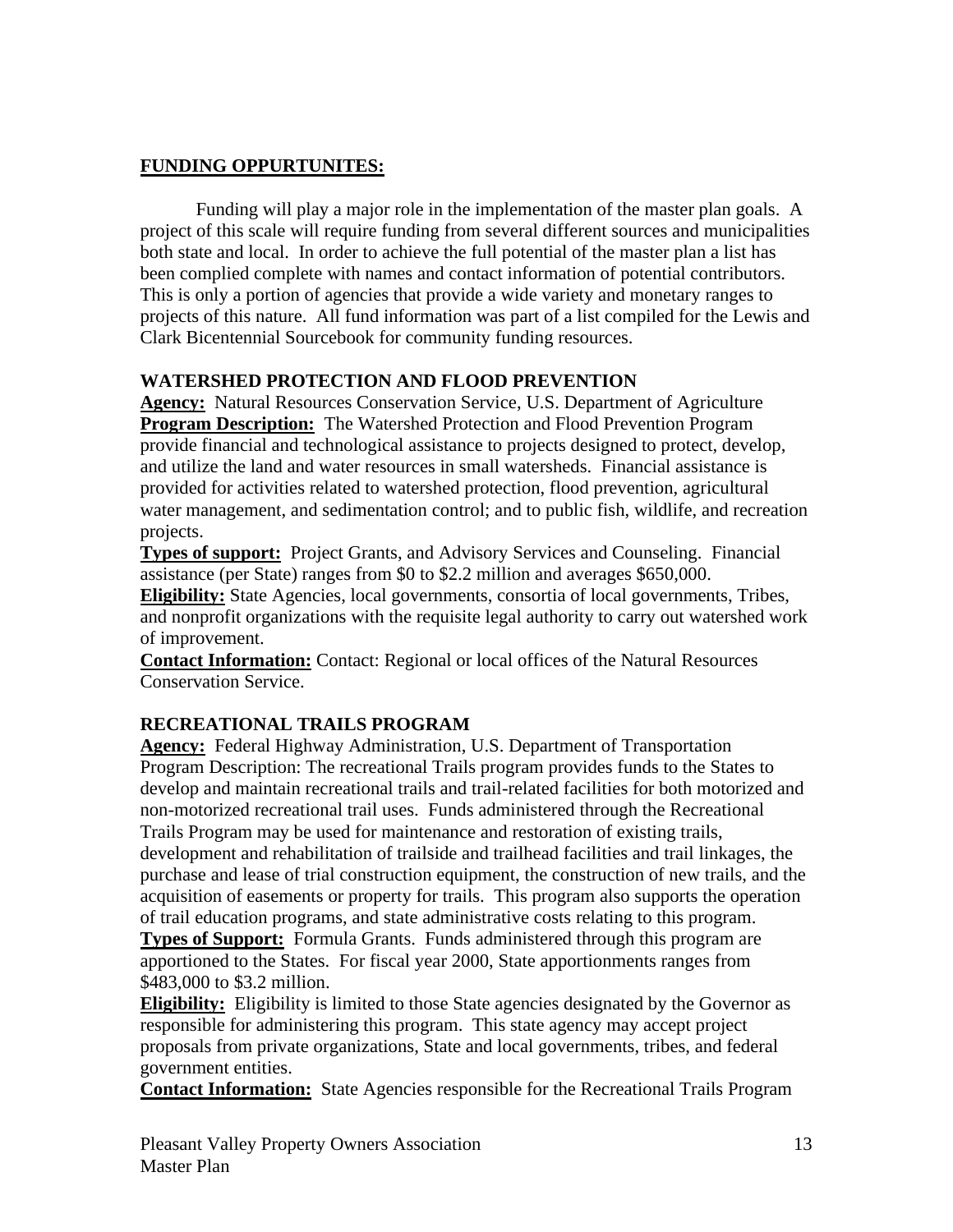# **LAND AND WATER CONSERVATION FUND GRANTS**

**Agency:** National park Service, U.S. Department of the Interior

**Program Description:** Land and Water Conservation Fund Grants are provided to the States and their political subdivisions for the preparation of Statewide Comprehensive Outdoor Recreation Plans, and for the acquisition and development of outdoor recreation areas and facilities for use by the general public.

**Types of Support:** Project Grants. Financial assistance provided through this program is administered in the form of matching grants. Grants are limited to 50% of the total project costs.

**Examples of previously Funded Projects:** Land and Water Conservation Fund Grants have been used for land acquisition and a variety of outdoor recreation projects, including the establishment of picnic areas, inner city parks, campgrounds, and bike trials. **Eligibility:** Units of State and local governments.

**Contact Information:** Contact: State Land and Water Conservation Fund

# **FEDERAL-AID HIGHWAY PROGRAM**

**Agency:** Federal Highway Administration, U.S. Department of Transportation **Program Description:** The Federal-Aid Highway Program provides federal financial assistance to the States to construct and improve the National Highway System, other major roads, bridges, bicycle and pedestrian facilities, and trails. It has several major program categories, each with its own distinctive characteristics. National Highway System funds construct and improve the nation's most important highway corridors; Bridge program assistance is provided to construction and rehabilitation of other major roads and transportation enhancement activities; and the Recreational Trails program is intended to develop and maintain recreational trails for motorized and non-motorized trails and trail-related projects.

**Types of Support:** Formula Grants

**Examples of Previously Funded Projects:** Financial Assistance has been used for Interstate maintenance, major highway construction and rehabilitation, bridge construction and rehabilitation, highway improvements to benefit transit, transportation enhancements, bicycle and pedestrian facilities, and trails.

**Eligibility:** State Departments of Transportation. Local governments and Tribes may submit project proposals to State Transportation agencies.

**Contact Information:** Contact: State Departments of Transportation.

### **TRAILS FOR LIFE GRANTS**

**Agency:** Arkansas Department of Parks and Tourism – Outdoor Recreation Grants Program.

For more information, contact: Bryan Keller, director, Outdoor Recreation Grants Program, Arkansas Department of Parks and Tourism, One Capitol Mall, Little Rock, AR 72201. Phone: (501) 682-1301.